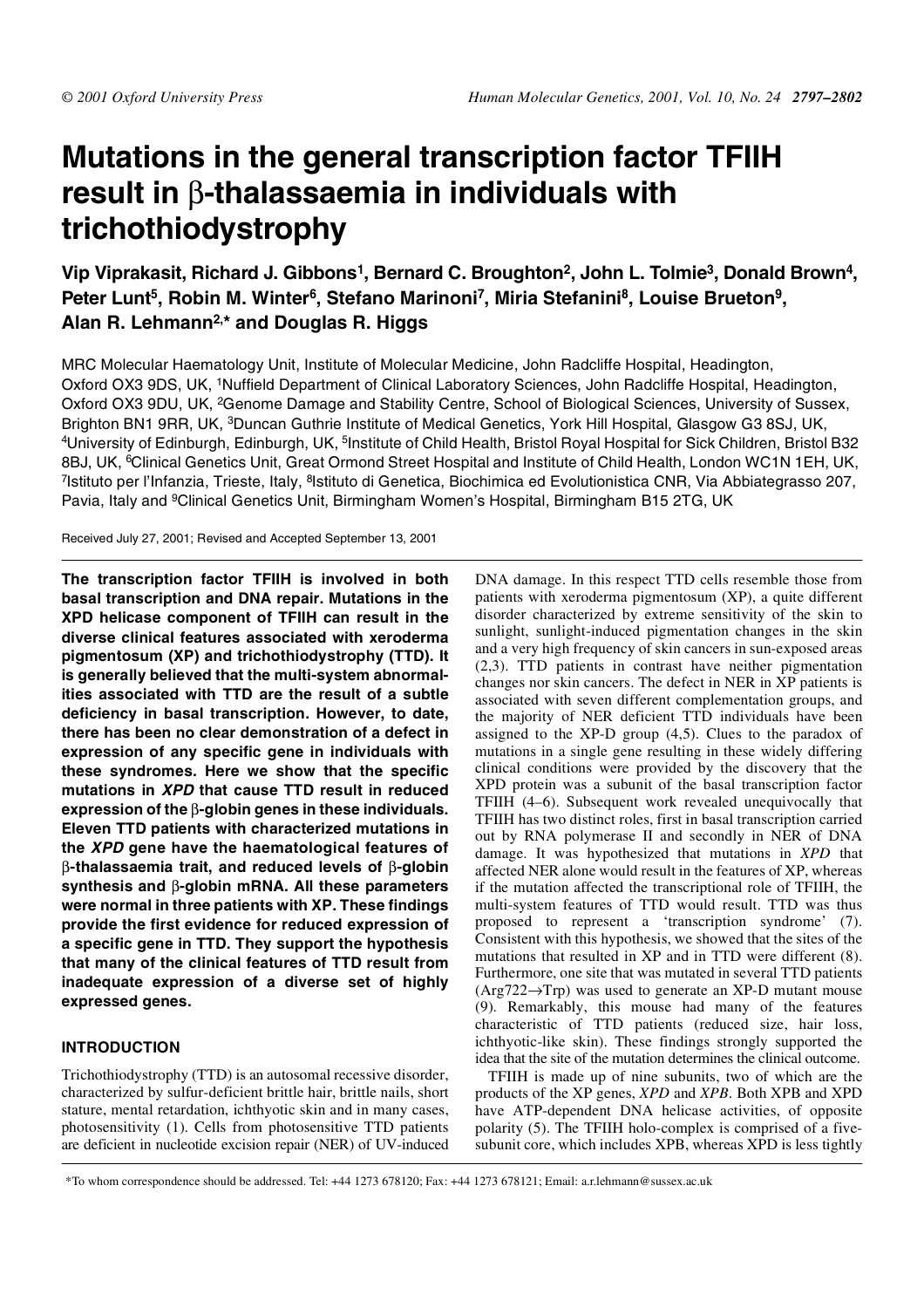| Clinical symptoms                          | TTD with $\beta$ -thalassaemia |                          |                    |                    |                   |                          |                          |                          | $XP-D$                   |                   |                   |
|--------------------------------------------|--------------------------------|--------------------------|--------------------|--------------------|-------------------|--------------------------|--------------------------|--------------------------|--------------------------|-------------------|-------------------|
|                                            | TTD2BR                         | TTD5BR                   | TTD7BR             | TTD2GL             | TTD1BI            | <b>TTD1ED</b>            | TTD2LO                   | TTD3LO                   | XP31BR                   | <b>XPJCLO</b>     | XP107LO           |
| Photosensitivity                           | $+/-$                          | $+$                      | <b>NA</b>          | $+$                | $^{+}$            | $\ddot{}$                | -                        | $^{+}$                   | $^{+++}$                 | $+++$             | $^{+++}$          |
| Ichthyosis                                 | $\ddot{}$                      | $\ddot{}$                | $+$                | $+$                | $\ddot{}$         | $\ddot{}$                | $\ddot{}$                | $^{+}$                   |                          |                   |                   |
| Brittle hair and nails +                   |                                | $^{+}$                   | $+$                | $+$                | $+$               | $^{+}$                   | $^{+}$                   | $\ddot{}$                |                          | $\equiv$          |                   |
| Mental retardation                         | $^{+++}$                       | $\overline{\phantom{0}}$ | $^{+++}$           | $^{+++}$           | $^{+++}$          | $^{++}$                  | $^{+++}$                 | $^{+++}$                 |                          | $^{+}$            | $^{++}$           |
| Accelerated<br>neurodegeneration           | $\ddot{}$                      |                          | $+$                | $+^{\rm b}$        | $+$               | ND                       | $\ddot{}$                | $\ddot{}$                |                          | $\ddot{}$         |                   |
| Growth failure                             | $+$                            | $^{+}$                   | $+$                | $+$                | $\ddot{}$         | $+$                      | $^{+}$                   | $\ddot{}$                |                          |                   |                   |
| Delay pubertal<br>development              | ND                             | $\ddot{}$                | ND                 | ND                 | $+$               | ND                       | ND                       | ND                       | ND                       | ND                |                   |
| Ataxia                                     | $\ddot{}$                      | $^{+}$                   | <b>NA</b>          | $+$                | $+$               | ND                       | -                        | ND                       |                          |                   | $+$               |
| Recurrent infection                        | $+$                            | $\overline{\phantom{0}}$ | <b>NA</b>          | <b>NA</b>          | NA                | $\overline{\phantom{0}}$ | $\ddot{}$                | -                        |                          |                   |                   |
| Cataract                                   | $\ddot{}$                      | $\ddot{}$                | $+$                | $+$                | $\ddot{}$         | -                        | -                        | $\overline{\phantom{0}}$ |                          |                   |                   |
| Dental caries                              | $\ddot{}$                      | $\overline{\phantom{0}}$ | <b>NA</b>          | <b>NA</b>          | $\ddot{}$         | $\overline{\phantom{0}}$ | $\overline{\phantom{0}}$ | $\overline{\phantom{0}}$ | $\overline{\phantom{0}}$ |                   |                   |
| Abnormal skin<br>pigmentation <sup>a</sup> | $\overline{\phantom{0}}$       |                          |                    |                    |                   |                          |                          |                          | $+$                      | $\ddot{}$         | $\ddot{}$         |
| Skin cancer <sup>a</sup>                   |                                |                          |                    |                    |                   |                          |                          |                          | $\ddot{}$                | $^{+}$            | $+$               |
| Result/outcome                             | Alive<br>11 years              | Alive<br>16 years        | Dead,<br>2.8 years | Dead,<br>3.5 years | Alive<br>18 years | Alive<br>1.5 years       | Alive<br>4 years         | Alive<br>2.5 years       | Alive<br>6 years         | Alive<br>11 years | Alive<br>23 years |

**Table 1.** Clinical phenotypes in TTD with β-thalassaemia and XP-D patients

Summary of the clinical phenotypes in eight of 11 patients with TTD (full clinical details were not available in three patients studied by S.Marinoni) and three with XP-D. ND, not determined; NA, not available. Clinical feature present (+) or absent (-). a Specific features of XP.

bDiminished myelination of the central nervous system was demonstrated at post mortem.

associated and attaches the three-subunit 'CAK sub-complex' to the core (10,11). Although the helicase activity of XPD is required for NER, it is dispensable for transcription (12). Thus, it appears that XPD needs to be present to maintain the stability of the TFIIH complex for transcription initiation, but that its transcriptional function is quite tolerant of mutational changes. This may explain why many *XPD* mutations are compatible with human life.

Most patients with TTD who have mutations in the *XPD* gene are either homozygotes or compound heterozygotes for an allele that perturbs, but does not abolish XPD function. In many compound heterozygotes, the second allele is a null  $(8)$ . *XPD* mutations found in TTD patients alter the conformation of XPD, reducing the stability of the TFIIH complex (M.Stefanini, unpublished data). In patients with one specific mutation (Arg $658 \rightarrow Cys$ ) this results in temperature sensitive instability of the TFIIH complex, which is manifested both in the patients and in their cultured cells (13).

It might be anticipated that a deficiency in basal transcription resulting from a subtle change in TFIIH would result in rather general abnormalities in patients or mutant mice. In fact, the deficiencies, for example in Cys-rich matrix proteins (CRPs) of the hairshafts, are very specific. In most cells, *de novo* synthesis of the components of TFIIH is thought to compensate for the deficiency, allowing survival. However, de Boer *et al.* (9) proposed that in terminally differentiating cells (e.g. skin, hair and neurons) TFIIH may become limiting before the transcriptional programmes are complete. This may particularly affect the synthesis of highly expressed genes such as those encoding CRPs in hair follicles, small proline-rich proteins in skin keratinocytes and myelin basic protein in neurons (9).

Despite the widespread acceptance of the idea that TTD is a transcription syndrome, there is surprisingly little direct evidence for deficient transcription in TTD (4). Reduced levels of mRNA of the *SPRR2* gene were found in the skin of the 'TTD' mouse, whereas two other genes were expressed at near-normal levels (9). This is the only example to date of a specific gene that has been shown to be affected in TTD. We now present the first example of a human gene that is specifically affected in TTD. The process of erythropoiesis is a further example of terminal differentiation, in which there are high levels of gene expression—in this case, of the globin genes (14). We show in this paper, that synthesis of β-globin is specifically reduced in TTD patients, but not in XP individuals from the XP-D complementation group.

## **RESULTS**

A report in the literature described β-thalassaemia trait in a TTD individual (15) and a second case became apparent in routine analysis of patient TTD7BR by P.Lunt. Therefore, we decided to evaluate the haematological status of a population of British and Italian TTD patients, to which we had access. We have analysed 11 TTD patients, all of whom were examined clinically by V.Vviprakasit, R.J.Gibbons and D.R.Higgs. All the patients had the classical clinical features of TTD, including brittle hair and nails, ichthyosis, reduced growth,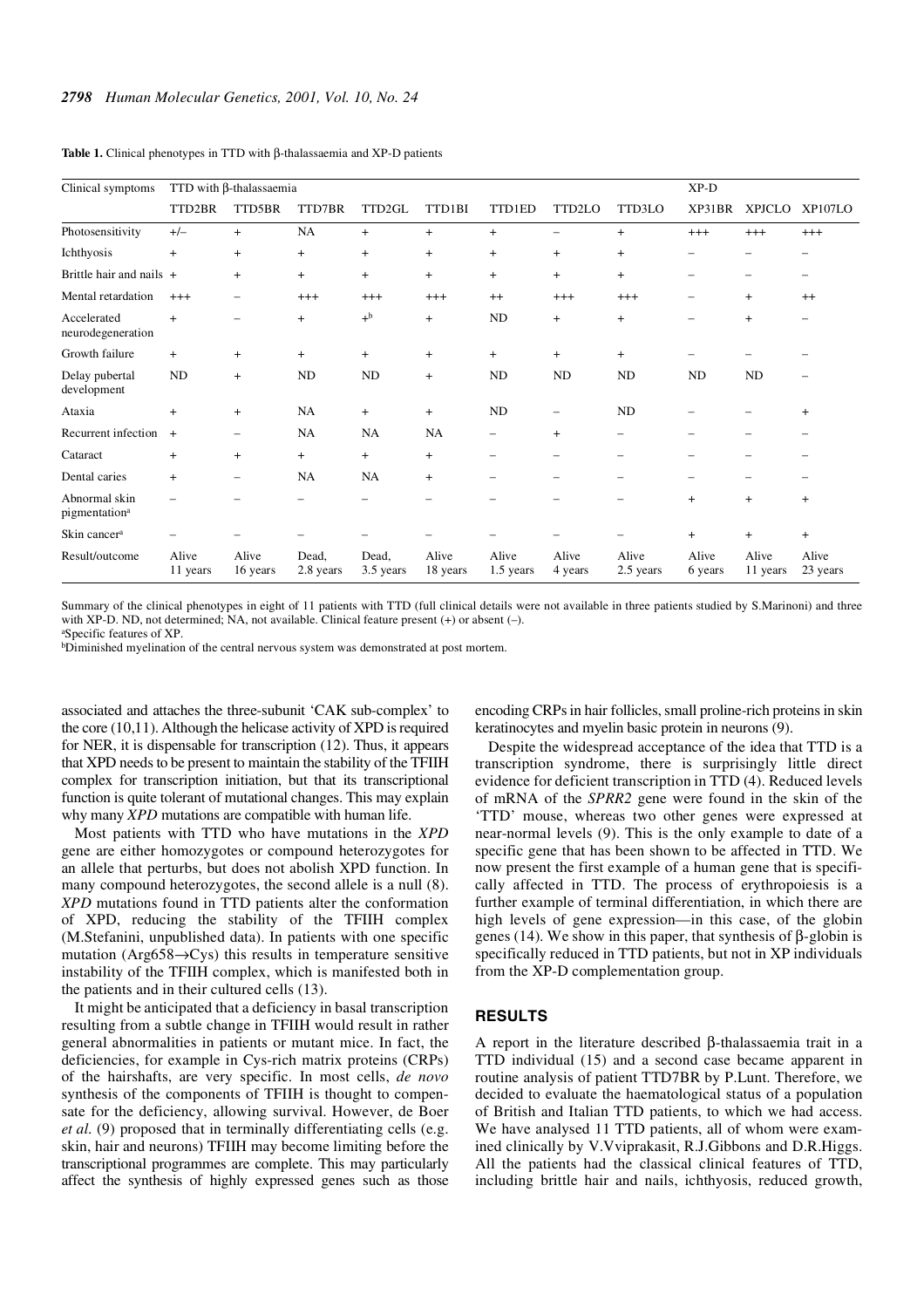

Figure 1. Mutations in the XPD protein. Missense (circles) and null (squares) mutations in the XPD protein, in patients described here with TTD (closed circles, closed squares) and XP (open circles, open squares). The helicase motifs are labelled (I, Ia–VI). Mutations in XP patients are also underlined.

**Table 2.** Haematological data in patients with TTD and XP

| Cases               | $Hb$ (g/dl) $(11-18)$ | $MCV$ (fl) $(80-99)$ |      | MCH (pg) $(27-31)$ HbA <sub>2</sub> (%) $(2.5-3.5)$ NER <sup>b</sup> (%) |    | <b>XPD</b> mutation      |
|---------------------|-----------------------|----------------------|------|--------------------------------------------------------------------------|----|--------------------------|
| <b>TTD</b>          |                       |                      |      |                                                                          |    |                          |
| TTD2BR              | 10.1                  | 59                   | 19.5 | 4.3                                                                      | 30 | Fs730 [del 488-93]       |
| TTD5BRa             | 13.8                  | 82                   | 26.7 | 4.8                                                                      | 16 | A594P [splicing intron7] |
| TTD7BR <sup>a</sup> | 12.3                  | 71                   | 22.0 | 5.8                                                                      | 27 | R487G [R616P]            |
| TTD2GL              | 10.3                  | 66                   | 20.2 | 4.4                                                                      | 10 | R112H [del 488-93]       |
| TTD1BI              | 13.2                  | 77                   | 24.0 | 5.1                                                                      | 50 | Fs 730 [not expressed]   |
| TTD1ED <sup>a</sup> | 11.7                  | 78                   | 23.4 | 5.1                                                                      | nd | R658G [R616W]            |
| TTD2LO <sup>a</sup> | 12.5                  | 69                   | 20.7 | 4.7                                                                      | 17 | R722W [del 716-30/L416V] |
| TTD3LO <sup>a</sup> | 12.8                  | 66                   | 22.3 | 4.4                                                                      | 27 | R722W R722W              |
| TTD1PV              | 13.3                  | 74                   | ND   | 4.9                                                                      | 12 | R112H R112H              |
| TTD2PV              | 14.3                  | 81                   | ND   | 4.4                                                                      | 12 | R112H R112H              |
| TTD3PV              | 13.2                  | 76                   | ND   | 5.1                                                                      | 12 | R112H R112H              |
| <b>XP</b>           |                       |                      |      |                                                                          |    |                          |
| XP107LO             | 15                    | 83                   | 27.4 | 2.8                                                                      | 15 | R683W R683W              |
| <b>XPJCLO</b>       | 13                    | 82                   | 27.1 | 2.5                                                                      | 30 | R683W R683W              |
| XP30BR <sup>a</sup> | 12.5                  | 86                   | 28.0 | 3.3                                                                      | 30 | R683W [Fs609]            |

Mutations in both alleles are shown for each individual. Mutations thought to be nulls (8) are indicated between square brackets.

a Cases in which the mutations have not been reported previously. Others were described by Taylor *et al.* (8), Broughton *et al.* (25) and Botta *et al.* (29). bNER measured as unscheduled DNA synthesis expressed as a percentage of value in normal cells.

and, with one exception, mental retardation (Table 1). We also included in our study three patients who had classical XP features of acute photosensitivity, abnormal skin pigmentation and skin cancers (Table 1). All patients were assigned to the XP-D complementation group using standard procedures. The NER levels of the patients, as measured by unscheduled DNA synthesis in cultured fibroblasts, were reduced to 10–50% of that of normal individuals (Table 2), as is characteristic for XP and TTD cells in the XP-D complementation group. The mutations in the *XPD* gene in all the patients are presented in Table 2 and Figure 1.

In standard haematological assays, we discovered that the group of 11 TTD patients all had the haematological

phenotype of β-thalassaemia trait. As shown in Table 2 and Figure 2, the mean red cell volume (MCV) was reduced (59–82 fl in TTDs, compared to 86–92 fl in normals and XPs), as was the mean cell haemoglobin (MCH) (19–26 pg in TTD compared to 27–31 pg in normals and XPs). The levels of HbA<sub>2</sub> were substantially elevated  $(4.3-5.8\%$  in TTD,  $2.7-3.1\%$  in normals and XPs). Such changes are usually caused by mutations in the β-globin gene (16), and in particular the raised level of HbA<sub>2</sub> is the hallmark of β-thalassaemia. However, in the eight families from whom we were able to obtain data we ascertained that none of the parents of the affected individuals had β-thalassaemia. Haplotype analysis in four families confirmed that the affected individual had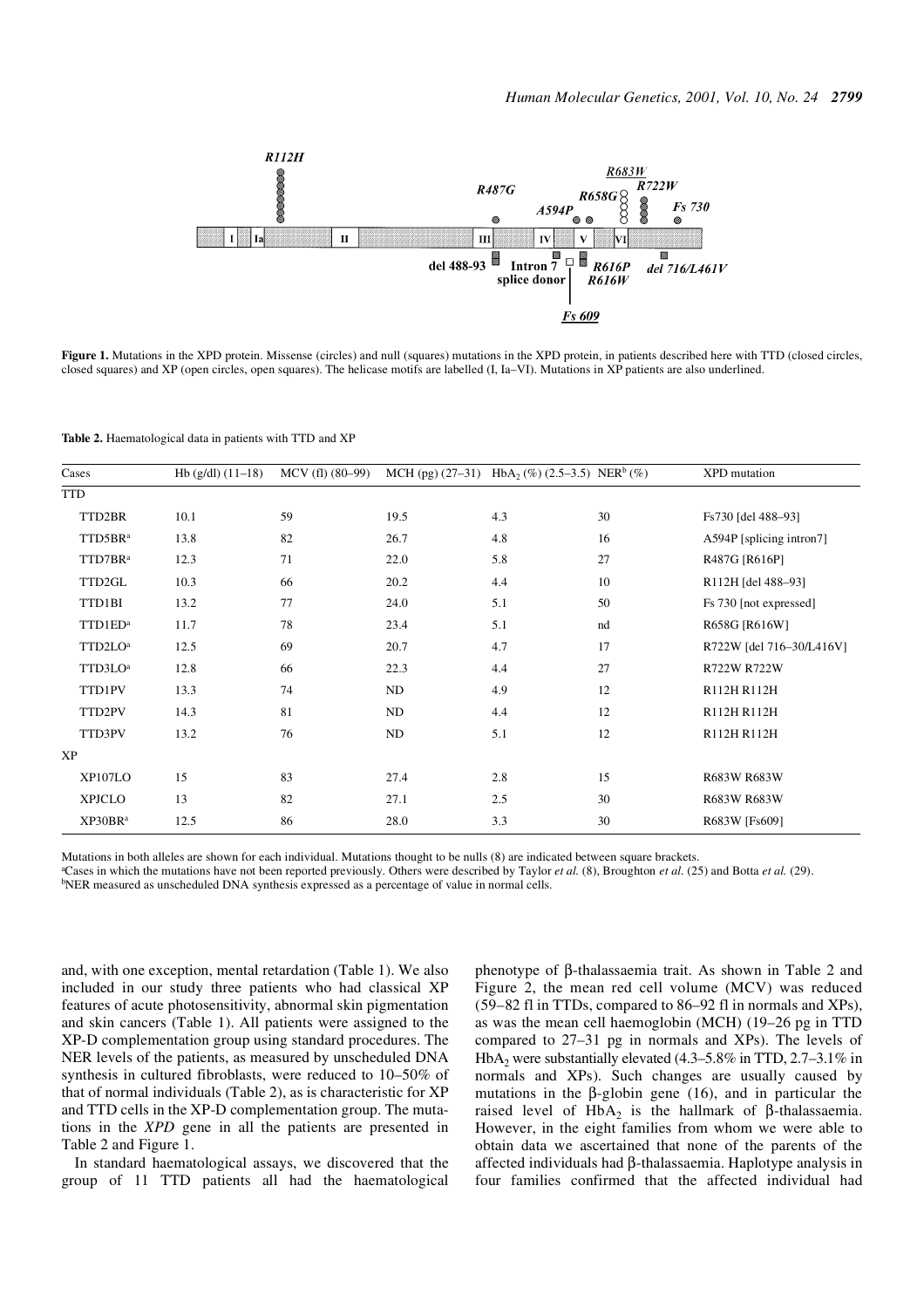

**Figure 2.** β-Thalassaemia in TTD patients. (**A**) The MCVs, MCHs and levels of HbA<sub>2</sub> in TTD patients were clearly different from those in normal individuals and patients with XP (*P* < 0.005). (**B**) The β/α-globin RNA ratios in TTD patients determined by RNase protection assay were significantly different from controls and XP patients (*P* < 0.05). Similarly, the β/α-globin chain synthesis ratios in TTD patients were significantly different from controls (*P* < 0.05). The open circle denotes TTD2LO who coincidentally inherited α-thalassaemia ( $-\alpha/\alpha\alpha$ ). On the right, the profile of <sup>3</sup>H-leucine incorporated into nascent β- and α-globin chains during a 1 h incubation as described by Weatherall *et al.* (27). In this case the β/α-globin synthesis ratio was 0.61 (control 0.99).

inherited two intact copies of the β-globin locus. Finally, we sequenced the β-globin gene in eight out of the 11 TTD patients but did not find any mutations. Therefore, these data rule out β-globin mutations as a cause of β-thalassaemia in our TTD patients.

We next examined reticulocytes from these individuals for their ability to synthesize  $\alpha$ - and  $\beta$ -globin (Fig. 2B). With one exception, all TTD patients had decreased levels of β-globin chain synthesis, when compared with corresponding levels of α-globin. Furthermore the levels of β-globin mRNA were reduced relative to  $\alpha$ -globin mRNA. (The one exception was TTD2LO. Interpretation of results with this individual was confounded because he coincidentally inherited α-thalassaemia.) These findings are consistent with a reduced level of transcription of the β-globin gene, and therefore the simplest conclusion is that reduced β-globin gene expression resulted from the mutations in TFIIH. In order to show that these haematological deficiencies were specific for TTD individuals, we have also examined three XP-D patients who had clinical features of XP rather than TTD. All three were haematologically normal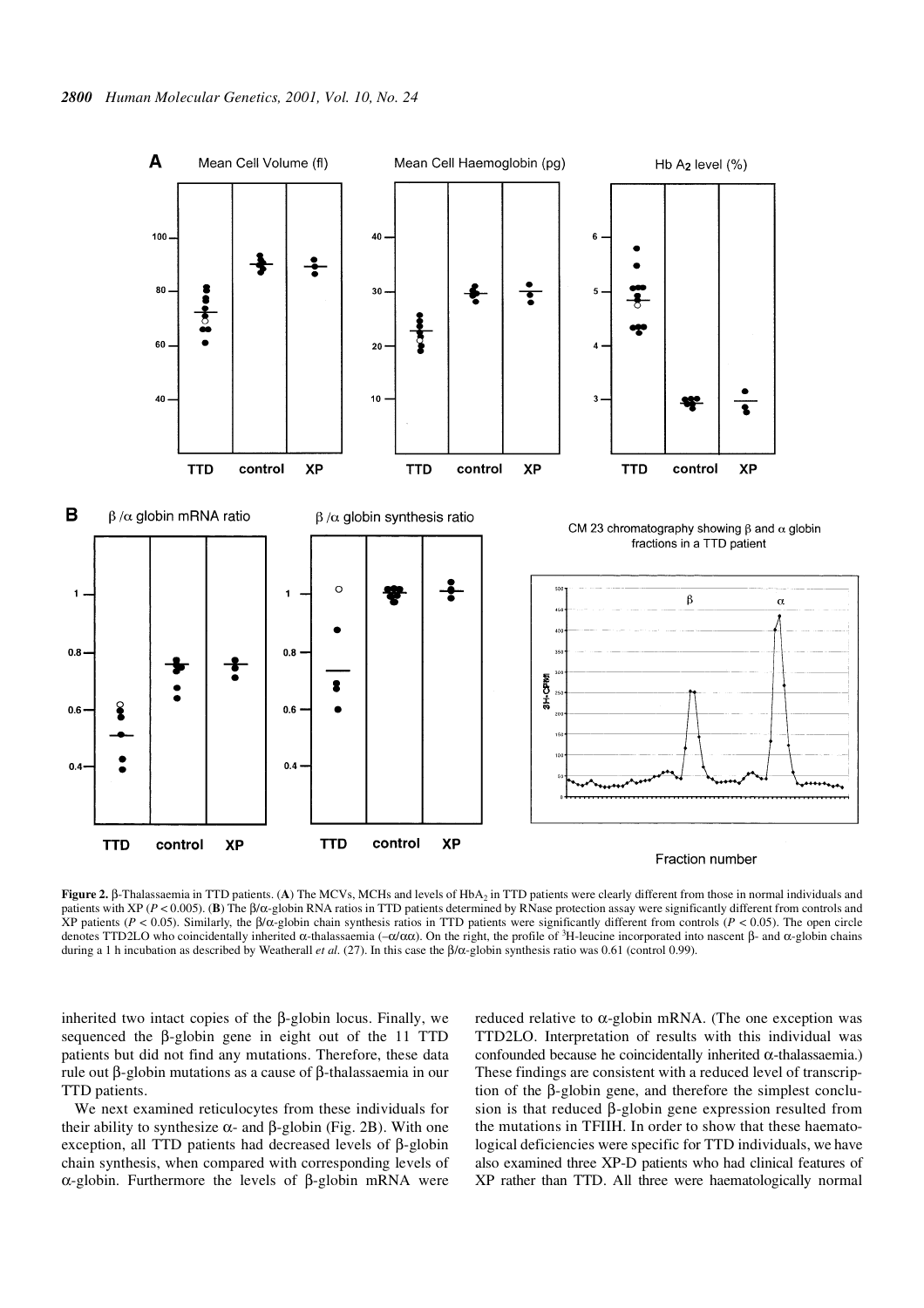(Table 1), with normal levels of β-globin mRNA and globin synthesis (Table 2; Fig. 2). We also analysed two patients with TTD who were not deficient in NER and presumably not mutated in the *XPD* gene. We found no abnormalities in globin synthesis in these patients (data not shown).

## **DISCUSSION**

Our data provide the first evidence of a specific human gene (β-globin), whose synthesis is affected by the postulated transcription abnormality in TTD. They provide strong support for the model that only those *XPD* mutations that result in TTD affect transcription, whereas those causing XP do not, thus supporting the repair/transcription model set out above.

Our results also give some insight into how specificity can result from alterations in TFIIH, which a priori might be expected to have similar effects on different genes. Our results demonstrate that the reduced activity of this general transcription factor has different effects on the α- and β-globin genes, which are both expressed at high levels in terminal erythroid differentiation. TFIIH is thought to create an 'open' promoter complex, melting DNA via its helicase activity. This facilitates access of the transcription machinery, synthesis of the first phosphodiester bond and promoter clearance (17). However, promoters may differ in their requirement for TFIIH. For example, some promoters may be premelted topologically rather than via helicases. This would reduce the requirement for TFIIH in transcription initiation (18). Furthermore, the activity of TFIIH may be modified via its interaction with different activators and repressors (19). Therefore, the  $\alpha$  and  $\beta$  genes may differ in their requirement for TFIIH or use a different repertoire of activators and repressors that interact with TFIIH. By implication, initiation of transcription from the human  $\alpha$ - and β-globin promoters may occur via different mechanisms. This would be consistent with many previously described structural and functional differences between the α- and β-globin genes (20). For example, although both promoters have classical TATA boxes, the  $\alpha$  gene is associated with a CpG island whereas the β gene is not. The β gene shows replication/transcription coupling, the  $\alpha$  gene does not (21). Expression of the  $\alpha$  gene is downregulated by mutations of the chromatin associated SNF2 like factor (ATRX) whereas the β gene is unaffected (22). In a variety of expression assays,  $\alpha$  globin is consistently induced more rapidly and easily than β-globin (reviewed in 20,23) as if it were already 'poised' for expression.

In summary, we have provided the first demonstration of a specific gene (β-globin) whose expression is affected in man by a mutation in the general transcription factor TFIIH. We found reduced β-globin synthesis in all TTD patients examined, but in no XP patients. Our results provide strong support for the idea that TTD is a transcription syndrome and provide further insights into the mechanism whereby a defect in a general transcription factor can affect specific genes. Furthermore, the α- and β-globin genes provide a clear example of co-ordinately expressed genes with apparently different requirements for, or regulation by, TFIIH *in vivo*. Our findings also provide an important additional simple diagnostic tool for differential diagnosis of TTD.

## **MATERIALS AND METHODS**

#### **DNA repair and mutation analysis**

For DNA repair and mutation analysis, fibroblast cultures were established from skin biopsies of all patients. NER was measured as unscheduled DNA synthesis, using autoradiography or liquid scintillation counting of 3H-thymidine incorporated into DNA of non-dividing cells following UV irradiation. Assignment to the XP-D complementation group has been described by Stefanini *et al.* (24). Mutations in the *XPD* gene were identified by RT–PCR of total cellular RNA, followed by direct sequencing (25).

#### **Globin gene analysis**

β-Globin haplotypes were determined by PCR amplification across seven restriction sites along the β-globin cluster and subsequent digestion with appropriate enzymes (ε, *Hin*dII; Gγ, *Hin*dIII; <sup>A</sup>γ , *Hin*dIII; 5′ and 3′ψβ, *Hin*dII; 5′β, *Ava*II; 3′β, *Hin*fI) extending from upstream of the ε gene to downstream of the β gene. In some patients the β-globin gene was sequenced from –124 bp upstream of the cap site to  $+163$  bp downstream of the poly(A) site. The  $\alpha$ -globin genotypes were analysed as described previously (26).

#### **Globin synthesis**

Peripheral blood samples (10–15 ml) were washed four times with low salt buffer (0.13 M NaCl, 0.005 M KCl, 0.0074 M  $MgCl<sub>2</sub>·6H<sub>2</sub>O$ ) to remove plasma and enrich for reticulocytes which were subsequently incubated with <sup>3</sup>H-leucine,  $(NH_4)$ <sub>2</sub>Fe(SO<sub>4</sub>)<sub>2</sub>·6H<sub>2</sub>O and incubation media without leucine for 1 h. The globin chains were precipitated by 2% acid– acetone solution and separated by CM-23 cellulose column chromatography using a urea phosphate buffer gradient. The fractions were collected and the incorporated  ${}^{3}H$ measured by scintillation counting (27). The  $\beta/\alpha$ -globin RNA ratios in the reticulocytes were determined by the RNase protection assay (28).

## **Statistical analysis**

All differences between TTD donors on the one hand and normal and XP donors on the other hand were analysed using two-tailed Student *t*-tests.

# **ACKNOWLEDGEMENTS**

We are grateful to Dr David FitzPatrick for bringing case TTD1ED to our attention. This work was supported by the MRC and in part by EU grant QLG1-1999–00181 to A.R.L. and M.S.

## **REFERENCES**

- 1. Itin, P.H., Sarasin, A. and Pittelkow, M.R. (2001) Trichothiodystrophy: update on the sulfur-deficient brittle hair syndromes. *J. Am. Acad. Dermatol.*, **44**, 891–920.
- 2. Bootsma, D., Kraemer, K.H., Cleaver, J.E. and Hoeijmakers, J.H.J. (1998) Nucleotide excision repair syndromes: xeroderma pigmentosum, Cockayne Syndrome, and trichothiodystrophy. In Vogelstein, B. and Kinzler, K.W. (eds), *The Genetic Basis of Human Cancer.* McGraw-Hill, New York, NY, pp. 245–274.
- 3. Berneburg, M. and Lehmann, A.R. (2001) Xeroderma pigmentosum and related disorders: defects in DNA repair and transcription. In Hall, J.C., Dunlop, J.C., Friedmann, T. and Giannelli, F. (eds), *Advances in Genetics*. Academic Press, San Diego, CA, Vol. **43**, pp. 71–102.